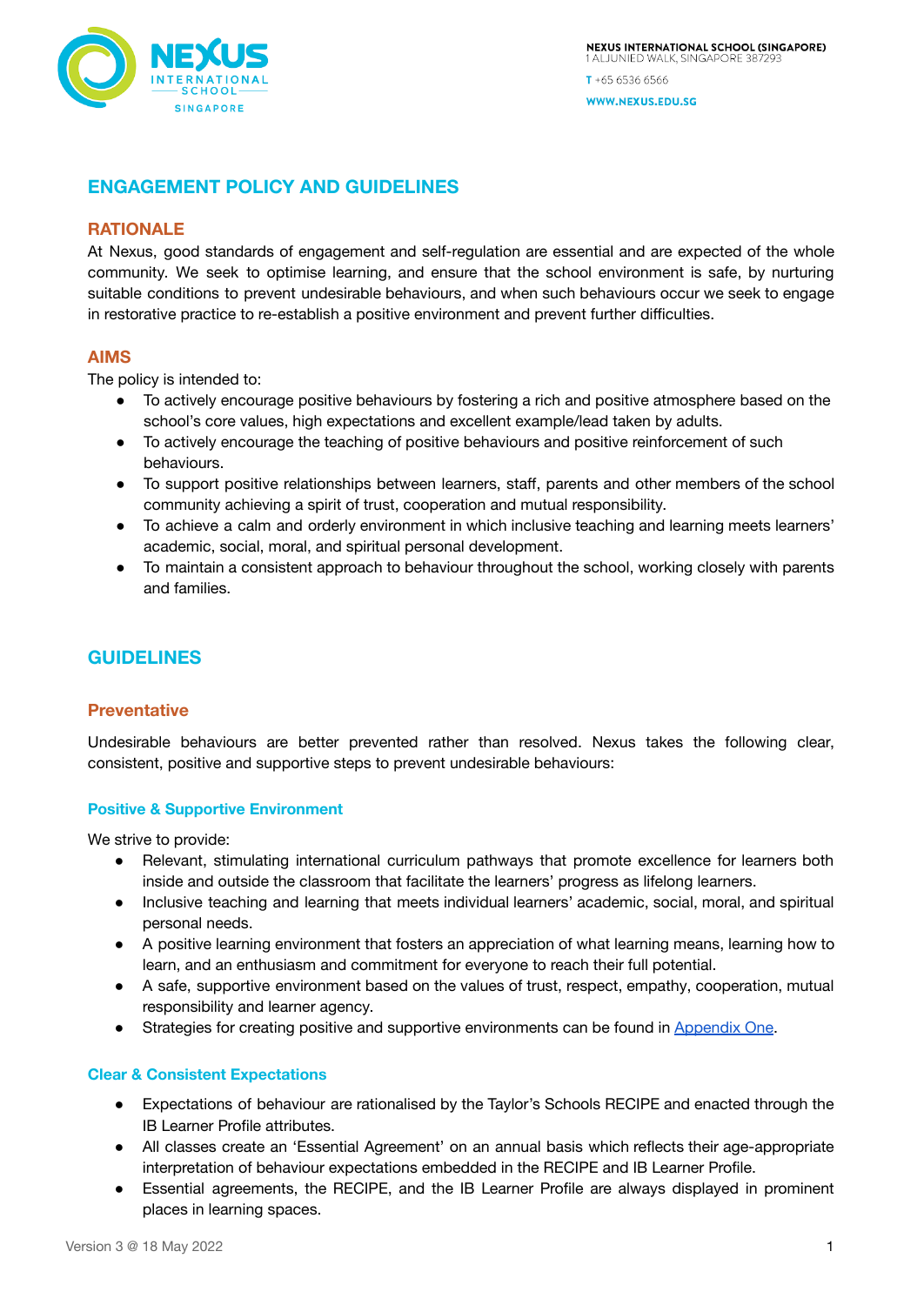

- All adults display consistent expectations of behaviour coordinated by the essential agreements, the RECIPE, and the IB Learner Profile.
- Strategies for making clear and consistent expectations can be found in [Appendix](#page-4-1) Two.

#### **Consistent Teaching of Behaviours**

- Behaviour learning is as important as academic learning and teaching of behaviours is actively planned for.
- An 'Introduce/Tell Show/Model Practice Reflect' model is used to teach behaviours using the RECIPE and IB Learner Profile as a guide.

#### **Positive Reinforcement of Behaviours**

- Adults actively seek to positively reinforce expected behaviour, which in turn reinforces understandings of expected behaviours and spurs learners to strive to meet expectations.
- Positive reinforcements are made directly in relation to IB Learner Profile elements.
- Adults are actively encouraged to use verbal praise to reinforce 'everyday positive behaviours' explicitly relating these to the IB Learner Profile, while 'notable positive behaviours' are logged in the daybook categorised by the IB Learner Profile.

#### **Preemptive Intervention**

- Once a pattern has been identified, we are better able to determine the function of the behaviour and to intervene appropriately to help the learner meet their needs in positive ways.
- Adults are encouraged to use the ABC model to identify patterns of behaviour: A: Identify the Antecedent/trigger, B: Identify the resulting Behaviour, C: Identify the Consequence of the behaviour.
- Adults are encouraged to be alert to the identified antecedents/triggers and make active pre-corrections to avoid undesirable behaviours.
- Strategies for making a preemptive intervention can be found in [Appendix](#page-5-0) Three.

## **Responsive**

Behaviour ignored is behaviour condoned; therefore, it is crucial that staff respond to undesirable learner behaviours. Staff must understand that the relationship between an adult and learner is critical to learning and must be maintained when issues of engagement are being addressed. Nexus staff take the following actions, that are restorative and respect the individual needs, rights and dignity of all learners, to respond to undesirable behaviours in a fair, equitable, constructive and compassionate way: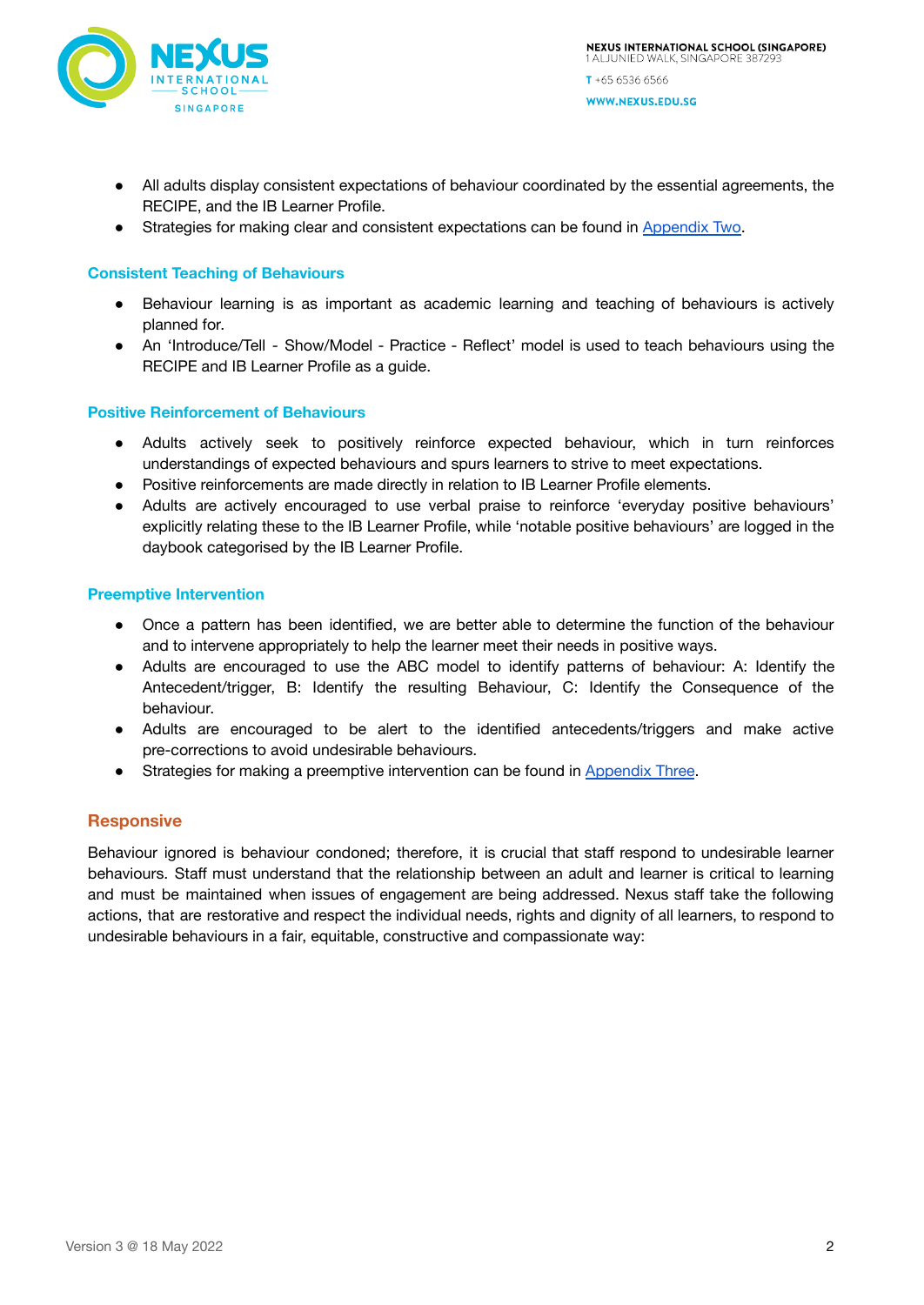

## **Restorative Practice**

Restorative Practice is a process to involve, to the fullest extent possible, those who have a stake in a specific issue and to collectively identify and address harms, needs and obligations in order to heal and put things right as quickly as possible.

- Key principles: (1) Misconduct is a violation of people and relationships; (2) Violations create obligations and liabilities; (3) Restorative practice seeks to heal and put things right.
- Nexus staff use the following 4-step WARM process/mode: (1) What: What happened? (Tell the story) (2) Affect: Who has been affected? In what ways? (Explore the harm); (3) Repair: What do you need to do to put things right? (Repair the harm); (4) Move: How do we make sure this does not happen again? (Move forward).
- The process reinforces the concept that learners should be trusted/empowered to resolve their own issues.
- The hierarchy for our restorative approach is teachers, Year Leaders/Learning Area Leaders, Heads of School, Principal.
- A guide to restorative practice can be found in [Appendix](#page-7-0) Four.

## **Moving Forward**

Following a restorative conversation, learners at Nexus are supported to meet the expectations made explicit by the RECIPE and IB Learner Profile through:

- Active collaboration between staff, school learnership, parents, and the learners themselves.
- Being supported to take responsibility for their actions and taking corrective actions (e.g., if they have hurt someone's feelings - apologise and promise to be respectful in the future).
- Being supported to self-reflect on their behaviours, possible antecedents, and possible alternative ways of dealing with situations in the future.
- The pre-teaching of behaviours using the 'Introduce/Tell Show/Model Practice Reflect' model.
- Accepting agreed consequences, which are always age-appropriate, and take into account the specific nature of the behaviour incident and the individual characteristics of the learner.

## **Tier 2 & 3 Behavioural Support**

Those learners who need additional support to meet behavioural expectations should be referred to the Inclusive Support team via the referral [system](https://sites.google.com/nexus.edu.sg/inclusivesupport/referrals), and if moved through to tier 2 receive support through:

- Being allocated a 'Support Manager' from the Inclusive Support team (e.g., a learning support integrator or a counsellor).
- The creation of a Learner Profile and/or Collaborative Action Plan (CAP) with goals and actions.
- Individual support sessions/interventions where necessary.
- Increased collaboration/communication between the support manager, teachers, parents/family, and school leadership.

## **Data Collection & Analysis**

Data analysis in response to incidents provides valuable indications that can be used to formulate preventative actions. Data analysis happens through:

- Analysis of daybook entries, by year group leaders, towards identifying trends.
- Periodic meetings are organised between the staff responsible for data analysis.
- Monitoring of daybook entries for accuracy and consistency.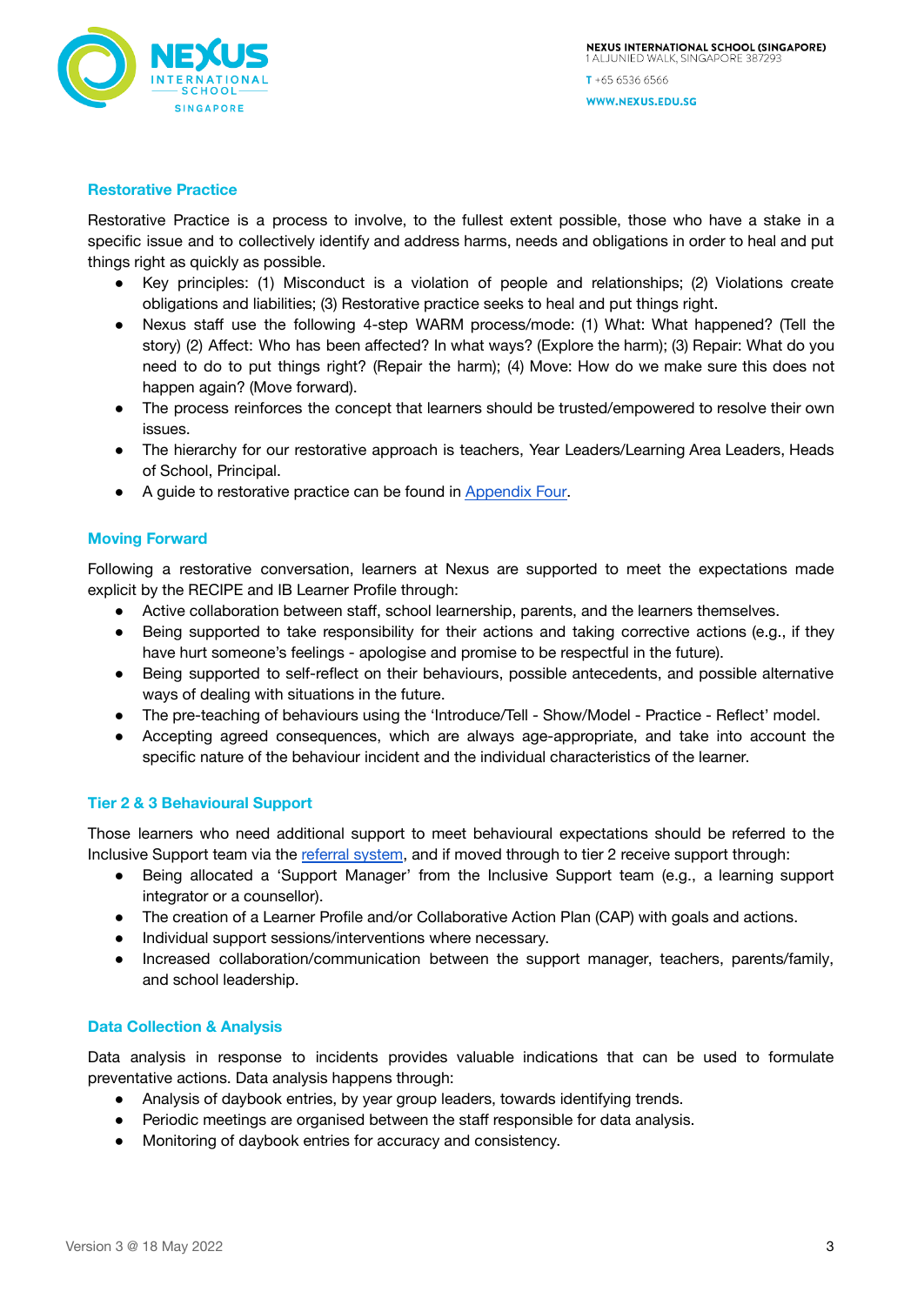

## **Suspension & Exclusion**

The responses of suspension (internal or external) and exclusion are utilised in response to serious violations of behavioural expectations, or repeated less serious behaviour incidents with little or no response to support provided, by applying the following guidelines:

- The [process](https://app.lucidchart.com/documents/view/4e819bc0-afbe-498f-ad40-831a0e1071fc/Cv9X1WBwrkiVt) must involve three members of the senior leadership team.
- Suspension and/or exclusion must be used to safeguard the learner welfare of the majority.
- No learner is discriminated against in the process.
- Parents/Guardians are responsible for the supervision, care and safety of the learner during suspension. Academic tasks are provided during this period.
- The school's terms and [conditions](https://parentzone.nexus.edu.sg/resources/ck/files/Downloads/Policies%20%26%20Insurance/NISS%20Terms%20and%20Conditions%20v1_2%20%40%2015%20Mar%202021.pdf) are applicable in this scenario.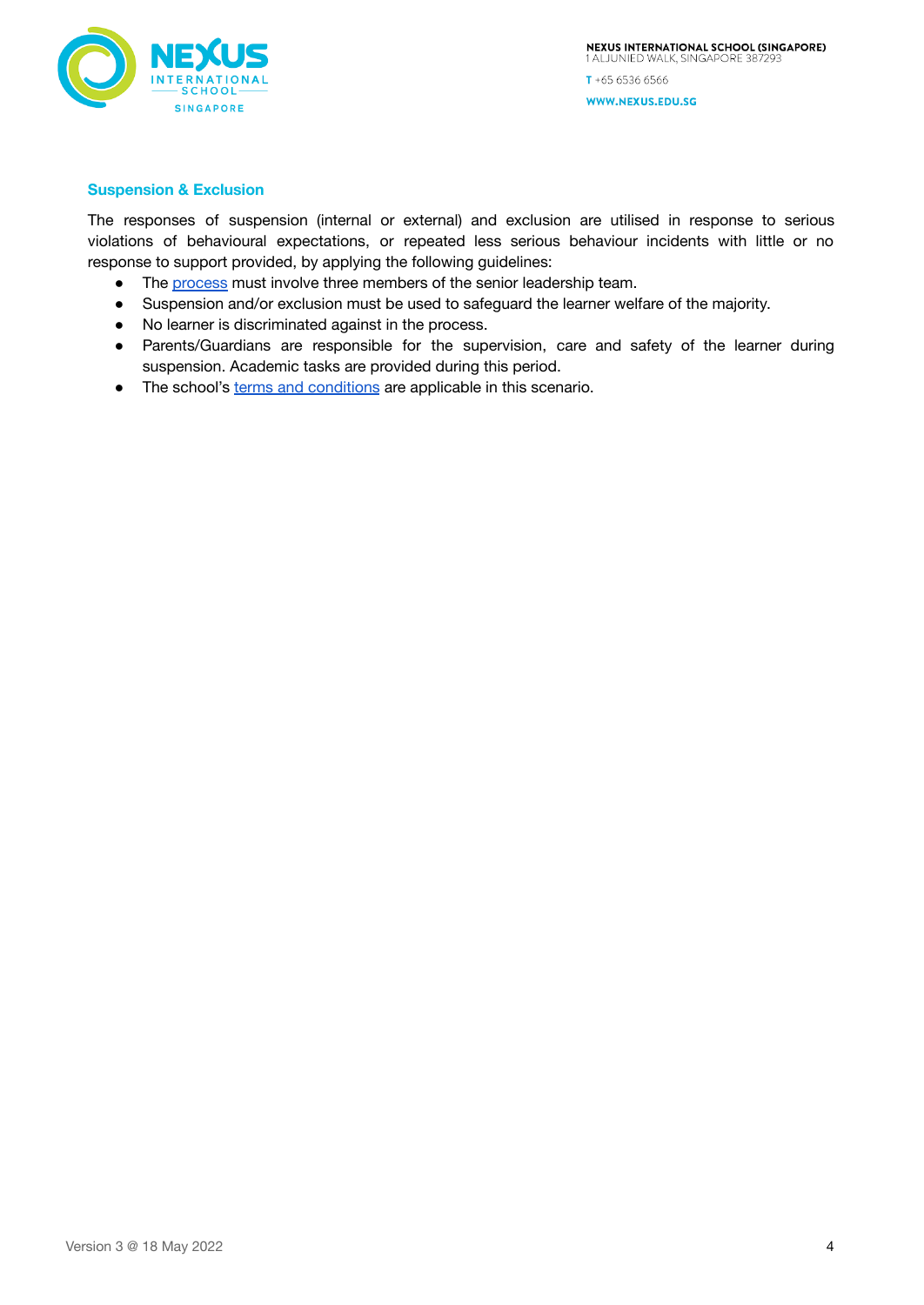

# <span id="page-4-0"></span>**APPENDIX ONE: Guidelines for Providing a Positive & Supportive Environment**

#### **Lesson Planning & Management**

- Make the purpose of learning clear through explicit learning intentions and success criteria presented or developed for each session.
- Ensure that inclusive pedagogy is engaged in, and that the individual needs of all learners are addressed at the planning stage of the lesson.
- Greet learners (individually, if possible) before addressing issues such as hats off, devices away (if applicable), incorrect uniform, etc.
- Maximise learning time by establishing and maintaining class routines (e.g., getting books and equipment out - devices should not be routinely opened without the teacher allowing this to happen).
- Have a predetermined signal for when all learners are required to listen.
- Instructions to be given at a low volume, kept brief, with the dialogue covenant adhered to at all times.
- Sessions conclude with learners going through the learning intentions, reflecting on outcomes, checking against success criteria, and linking learning to future lessons.
- The learning spaces are respected, tidied and left in a 'cared for' state before breaking for snack, lunch, and at the end of the day.
- Provide where necessary, feedback and feed forward to individual learners, privately and in a respectful manner.
- Build relationships with learners inside and outside the classroom to strengthen the school community and classroom relationships.

By following these procedures, we collectively support one another, the whole school community and the consistent climate of respect.

# <span id="page-4-1"></span>**APPENDIX TWO: Guidelines for Clear and Consistent Expectations**

Essential Agreements maximise positive learning relationships within co-constructed learning spaces. These concepts have come from some established procedures and from well-tested educational research. The premise is two-fold: (1) if learners have a clear understanding of expectations they are more likely to meet those expectations; (2) if learners co-construct agreements, and consequently feel ownership over agreements, they are more likely to meet the related expectations.

Essential agreements are created by the homeroom teacher or tutor with their classes at the start of each academic year. Behavioural expectations are rationalised by the Taylor's Schools RECIPE and enacted through the attributes of the IB Learner Profile. All elements of the essential agreements must therefore arise from the RECIPE and/or the IB Learner Profile.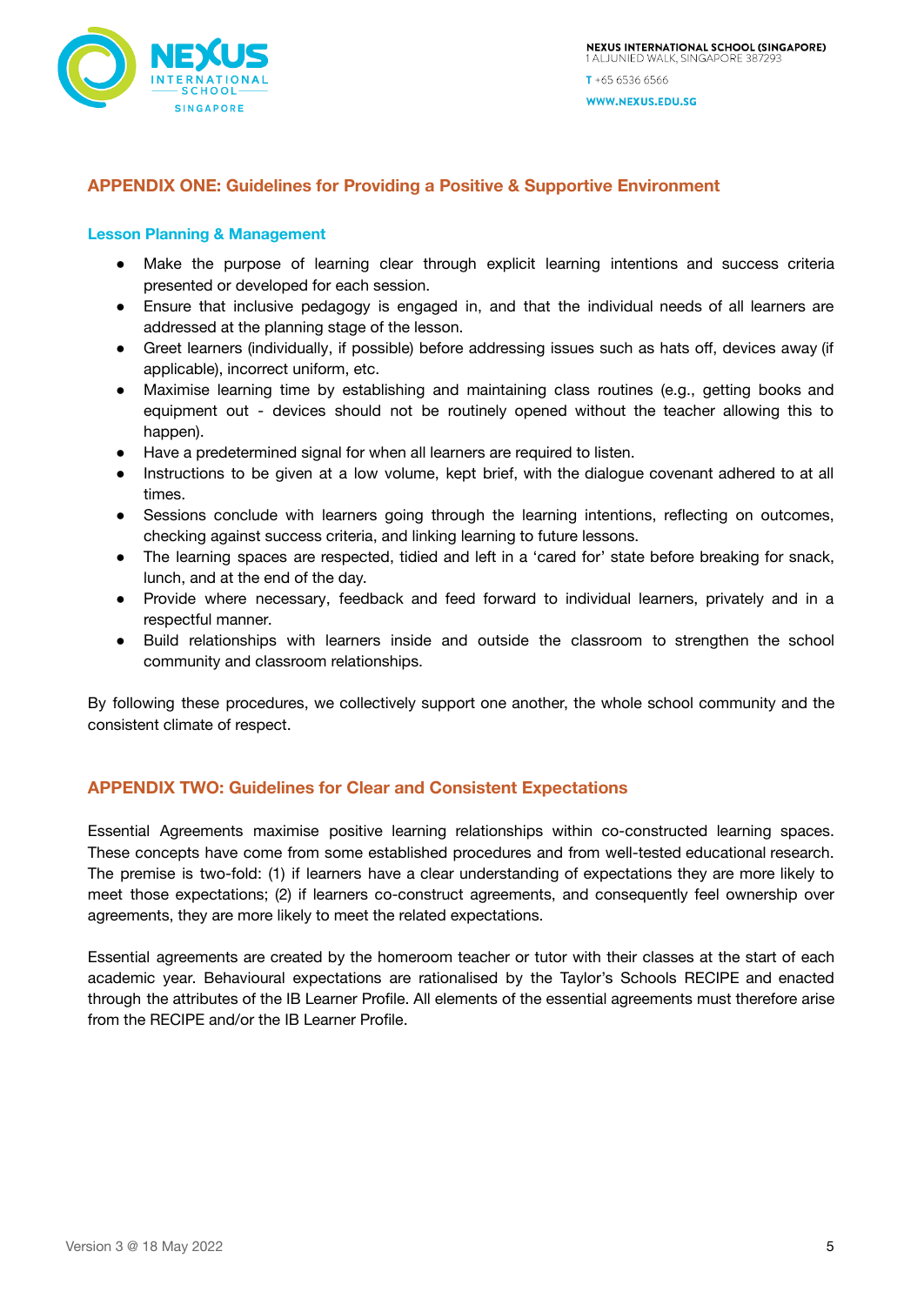

 $T + 6565366566$ WWW.NEXUS.EDU.SG



Essential Agreements, the RECIPE, and the IB Learner Profile may be displayed prominently on a wall in the learning space for reference of learners and academic staff.

# <span id="page-5-0"></span>**APPENDIX THREE: Active Use of Preemptive Interventions**

## **Relaxed Vigilance**

Supportive Behaviour Management strategies are those that are delivered low key and go virtually unnoticed by other learners. They are brief, subtle reminders of expectations. Many of the most effective are non-verbal. Regular, genuine and specific praise of positive behaviours is crucial.

| Strategy One   | Make EYE CONTACT with learners who are off-task.                                                                        |
|----------------|-------------------------------------------------------------------------------------------------------------------------|
| Strategy Two   | MOVE NEAR to learners who are misbehaving, establish brief EYE<br>CONTACT and say nothing.                              |
| Strategy Three | Check misbehaviour with FACIAL EXPRESSION e.g. a very slight shake of the<br>head, a frown (NOT a long suffering look). |
| Strategy Four  | USE GESTURES. Palm out = stop. Finger to lips = quiet.                                                                  |
| Strategy Five  | Call the learner's NAME.                                                                                                |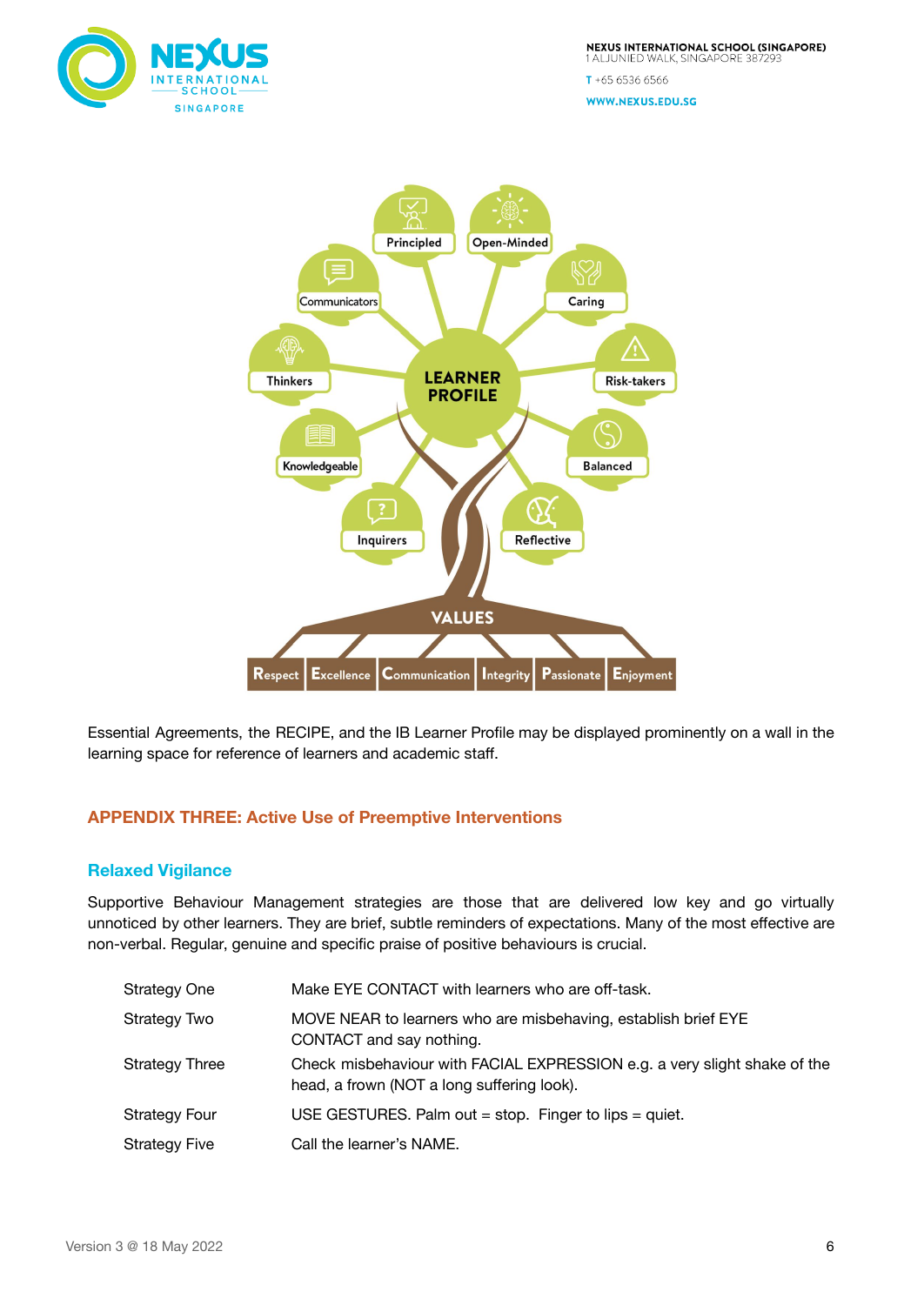

These strategies intentionally aim to minimise drawing attention to misbehaviour, and they place the responsibility for behaviour back on to the learner. In this way they show consideration and respect and encourage personal responsibility.

Cultural Sensitivity: Be culturally sensitive in dealing with learners from different cultures (e.g., Maori learners – a learner who feels 'whakamā' about their behaviour may not look you in the eye; Japanese learners – may lower their head to show respect; Chinese learners – may smile to save face).

# **Slightly Less Relaxed Vigilance (Choice/Reminder)**

The following strategies are used to give assertive verbal messages when unacceptable behaviour persists and should follow these guidelines:

- Appropriately supported by non-verbal actions (e.g., a held up open hand (not pointing) and keep a metre's distance)
- Calm, clear, matter-of-fact tone.
- If possible, deliver the messages privately by speaking quietly or taking the learner aside. Pre-emptive conversation.
- Keep your focus on the primary misbehaviour and do not allow the learner to move you on to side issues and to get you into public arguments.

#### Strategy One: I-Messages

| Key words | "I want". State the obvious.              |
|-----------|-------------------------------------------|
| Example   | "I want you to look this way now, thanks" |

#### Strategy Two: Expectation

| Kev word | "Thanks".                                                                        |
|----------|----------------------------------------------------------------------------------|
| Example  | Use language and tone of expectation that you will be obeyed.                    |
|          | "Thanks" communicates expectation rather than 'please' which is a request.       |
|          | "Maybe you were, but I want you to go back to your seat now, thanks" – then move |
|          | away as this reinforces your expectation of compliance.                          |
|          |                                                                                  |

## Strategy Three: Broken Record

- Explanation State clearly what you want if the learner argues back and continues to calmly focus on the initial request. The more upset the learner becomes the calmer you must become to diffuse the learner's anger. The broken record should be repeated a maximum of three times. If the learner continues to argue, move through the strategies.
- Example "I want you to return to your seat and complete your work …I want you to return to your seat thanks."

## Strategy Four: Tune in

- Key words "Maybe…but…" "Good but…" "You're right but…" You tune in to or acknowledge that you have heard the side issue raised by the learner but you have retained your focus on the primary behaviour.
- Example "Back to your seats thanks." "I was just discussing my work." "Maybe you were but I want you to go back to your seat now thanks."
- Example "You can't make me move." "You're right but I want you to go back to your seat now thanks."

#### Strategy Five: Norm reminders

Key words "You know our Essential Agreement about… (make reference to a specific IB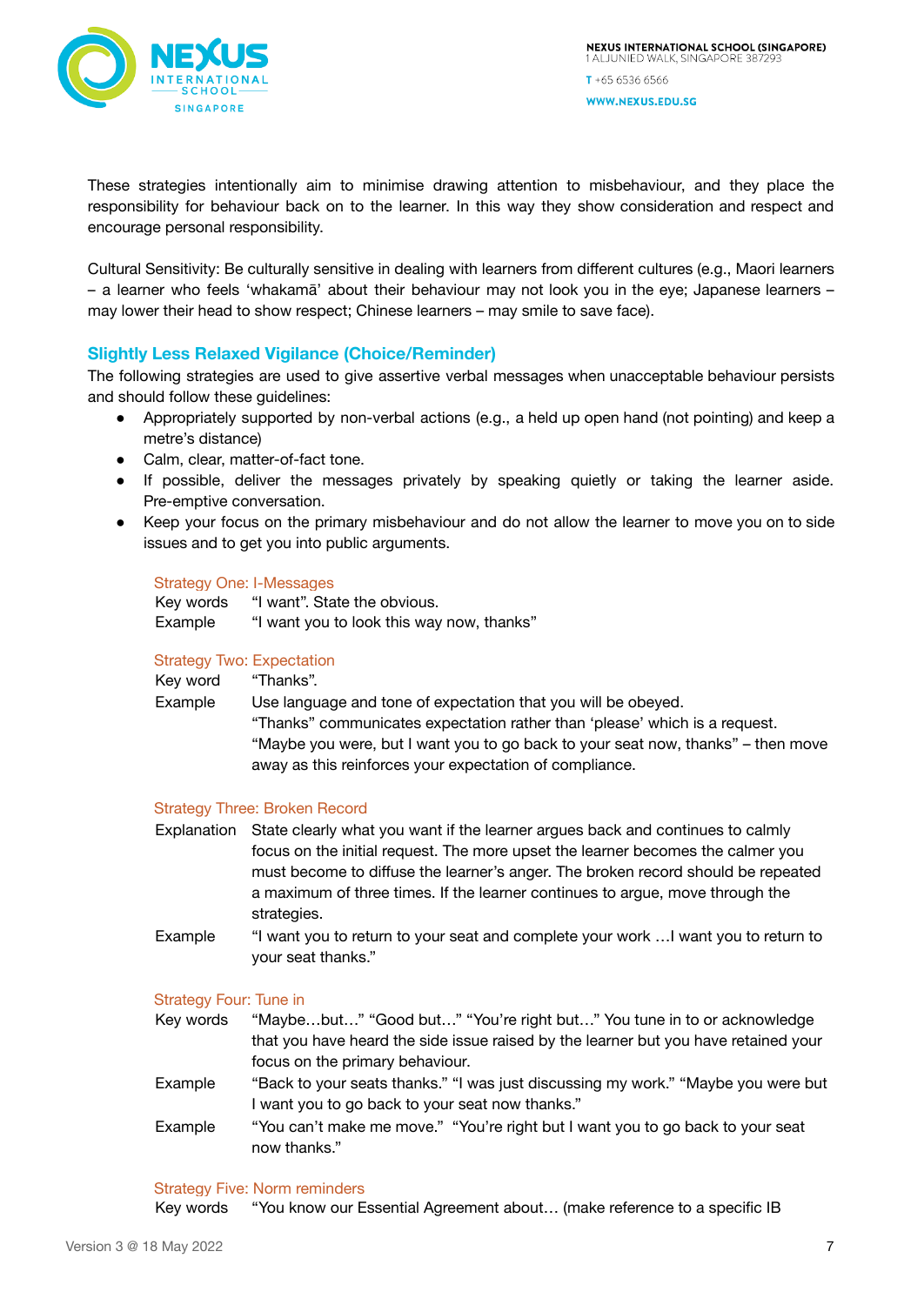

WWW.NEXUS.EDU.SG

Learner Profile attribute)"

- Example The teacher refers to the established Essential Agreement to remind learners about acceptable behaviour. The word 'our' is used to reinforce the rule was agreed and it is not worded as a question so there is no opportunity for debate.
- Example "You know our Essential Agreement about listening to others. Use it now thanks."

## Strategy Six: Limited choices

| Key word | "or"                                                                                                                                                                                          |
|----------|-----------------------------------------------------------------------------------------------------------------------------------------------------------------------------------------------|
| Example  | Limited choices avoid confrontation by providing the learner with some limited<br>control. If there is some argument then the broken record is used. There should be<br>no threat or sarcasm. |
| Example  | "I want you to put the iPod in your bag or on my desk." "Do you want to go back to<br>your desk or sit at this one by me?"                                                                    |

## Strategy Seven: Direct questions

Key words "You are…" and "What are…?" Example "You are out of your seat talking to…What are you supposed to be doing?" Explanation Use the broken record with the second question if the learner attempts to bring in side issues.

#### Strategy Eight: Chosen consequences

| Key words    | "If you chooseYou will be choosing "                                             |
|--------------|----------------------------------------------------------------------------------|
| Example      | "If you choose to leave your seat then you will be choosing to be put in another |
|              | seat/go to time-out.                                                             |
| Fxnlanation_ | This emphasises that the consequences are the learner's choice and effectively   |

kplanation This emphasises that the consequences are the learner's choice and effectively acts as a last warning.

These strategies can be used several times throughout the lesson and should be used before a learner is given time to reflect.

# <span id="page-7-0"></span>**Appendix Four: Guidelines for Restorative Practice**

Nexus International School (Singapore) uses an approach of Restorative Practice to seek solutions that strengthen the relationships and the community rather than using a purely punitive system.

## **What is Restorative Practice?**

Restorative Practice is a process to involve, to the fullest extent possible, those who have a stake in a specific issue and to collectively identify and address harms, needs and obligations in order to heal and put things right as quickly as possible.

*"An ideal approach to wrongdoing is one that works to strengthen connections between people within a community. This approach is highly confrontational to wrongdoing but at the same time, fair, honest and* highly supportive of all people involved. This approach is based in the art of listening and the search for shared understanding of how people are affected by the actions of others. This approach is the way forward *and its name is restorative practice."* Bill Hansberry 2004

## **Key Restorative Principles**

1) Misconduct is a violation of people and relationships.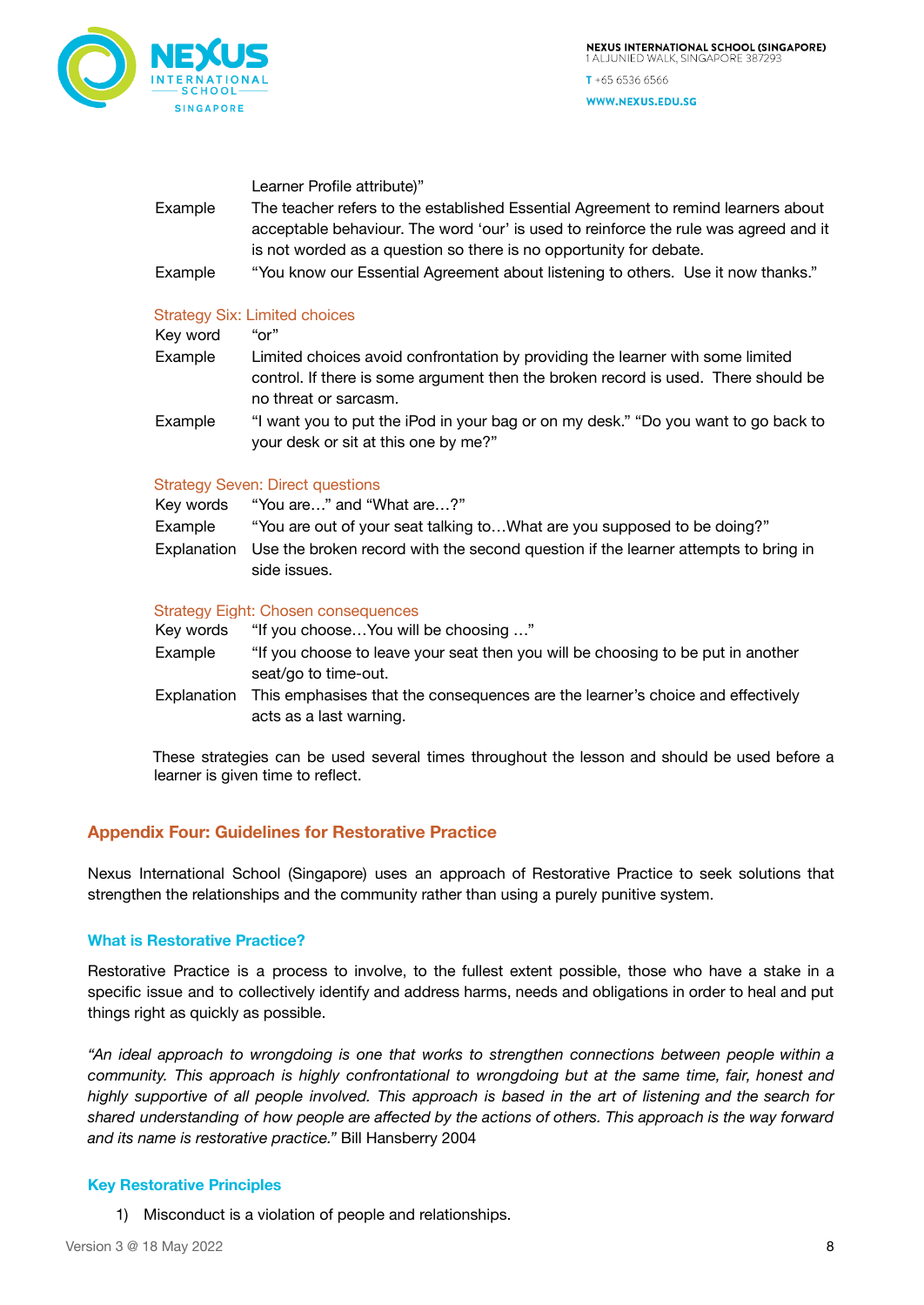

- 2) Violations create obligations and liabilities.
- 3) Restorative practice seeks to heal and put things right. (Adapted from Zehr and Mika, 1997)

## **The Social Discipline Window**



- By working WITH learners we problem solve together, we are respectful of each other, approaches are collaborative, and involve individuals taking responsibility for their actions.
- This is a framework for teachers to analyse their practice and reflect on the way they operate most instinctively with learners.
- For some the axis of support and care needs to be developed, for others the axis of structure and limits needs strengthening and for a few both areas need developing so that ideally teachers are operating in the 'WITH' Restorative quadrant.

## **What Does A Restorative Conversation Actually Look Like?**

Key restorative questions: 1. What happened? (Tell the story) NHAT 1. What happened? (Tell the story) 2. Who has been affected? In what ways? (Explore the harm) AFFECT 3. What do you need to do to put things right? (Repair the harm) REPAIR 4. How do we make sure this does not happen again? (Move forward) MOVE

Good restorative questions (WARM) are good coaching questions (GROW - Goal, Reality, Options, Will)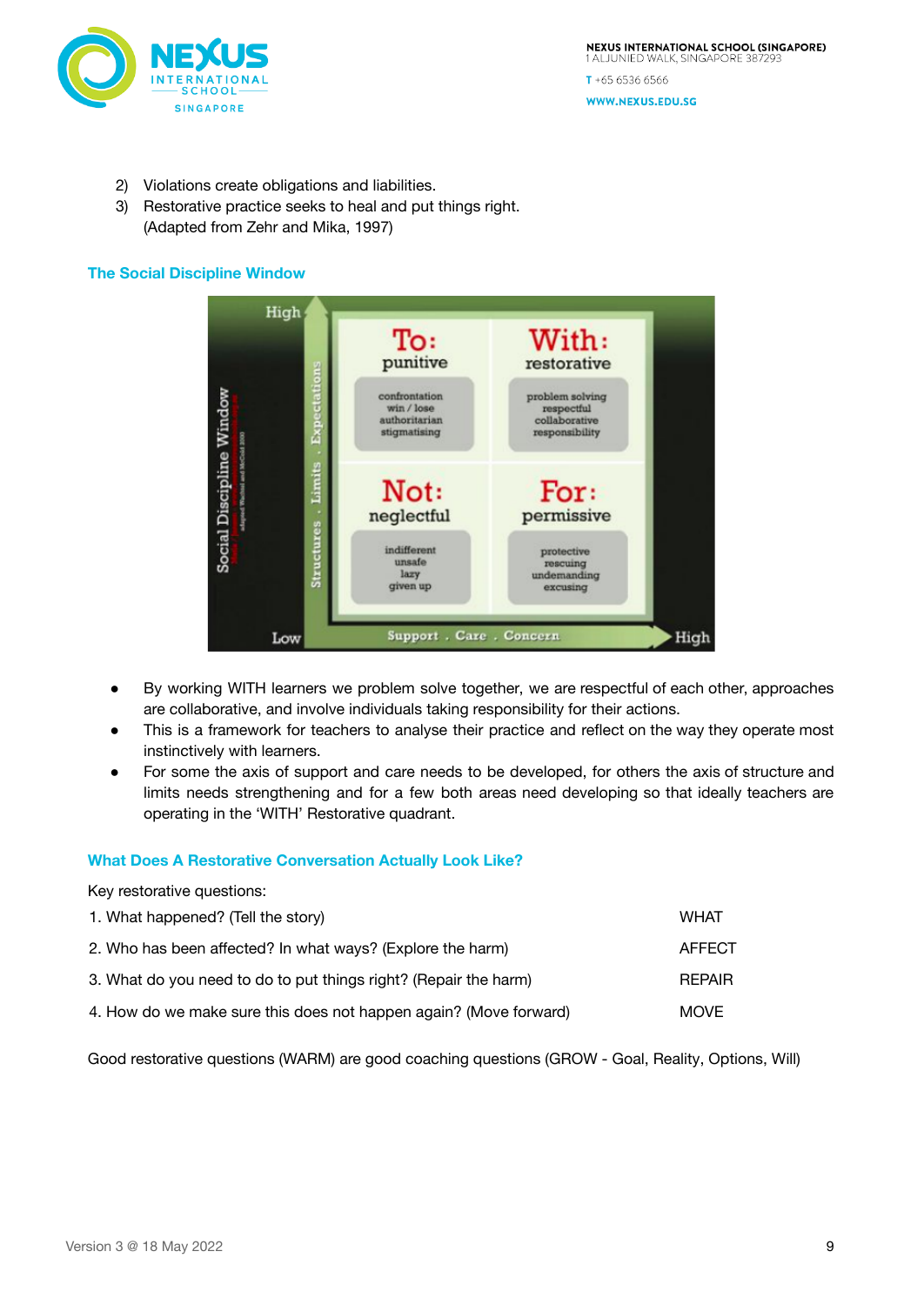



## **The Pre-emptive/Restorative Conversations**

A pre-emptive restorative conversation is a brief conversation that should be held when learning is being disrupted, or when an individual's behaviour is causing disruption or harm. For example: issues arising from low-level distractions, lack of equipment, poor choices, late arrival.

Explanation: This conversation should take place away from other learners and seeks to prevent further escalation by addressing the issues behind the behaviour and avoiding confrontation in front of the class. The Restorative conversation is a critical stage in the restorative system. When a learner returns from any time-out, they need to be ready to have a conversation. It should not be carried out when emotions are heightened. The aim is to explore the issue(s) together, establish what harm / loss of learning has been caused and who has been affected, then to work together to establish what is needed to put things right.

Example:

- What is the expectation at Nexus regarding your behaviour /language? / What were you doing? (W)
- What affects are your actions having on your learning? (A)
- Who is being affected by your behaviour? / How is it affecting them? (A)
- $\bullet$  How can we put it right? (R)
- How do we move forward? / What support do you need to stop this from happening again? (M)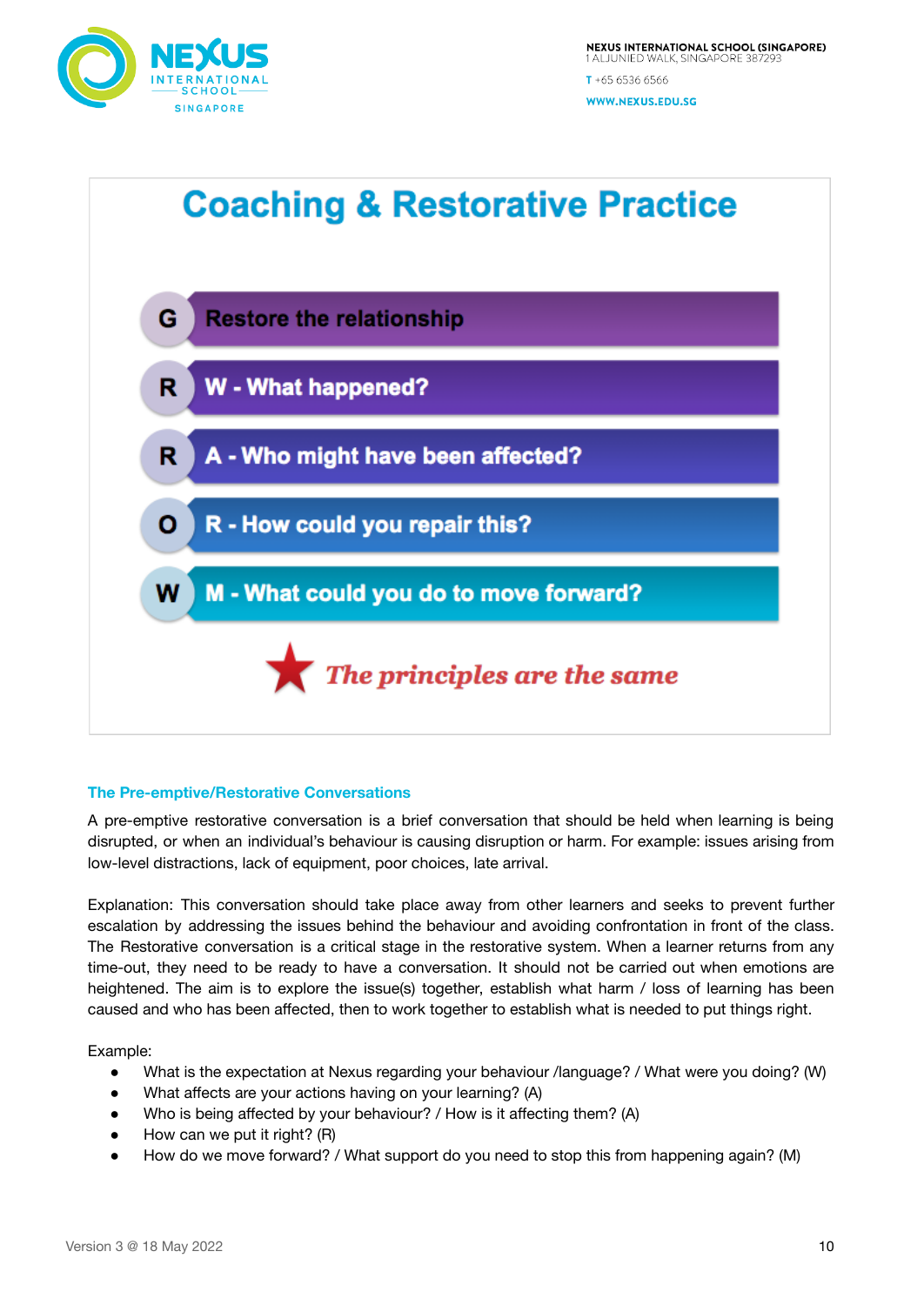

A Restorative conversation should be relatively short. Avoid lecturing the learner, instead follow the process of two-way communication.

A restorative conversation must involve a consequence. Involve the learner in deciding on this, ask them for some suggestions. The consequence could be:

- Apologise, could be in written form, could be to read to the class,
- Commitment to get on with it,
- Agree to some form of catch up or clean up.

It is expected that home contact is made following a restorative conversation, to involve parents /caregivers in the progress of their child's learning.

If the learner does not complete the agreement or follow through on their obligations and refer to a Mediated Restorative conversation.

#### **Mediated Restorative conversation**

The Mediated Restorative conversation can be called for by learners or staff, where parties need support to have the Restorative conversation or where an issue(s) is spiralling.

This may be when earlier obligations are not being met or where relationships have broken down to a point where support is needed to move forward.

Exploring the issues through independent parties can be extremely helpful in difficult situations. Mediators may be one of the following; Phase Leaders, Senior Leadership Team, Counsellor or Learning Support.

#### **Conference**

The Conference uses the same Restorative questioning and approach. This is a way of resolving harmful events that involve more than one learner and/or teachers. This mediated approach involves preparation and can resolve issues relatively quickly. Families can be involved in the conference, and are informed of the outcome. A wider Community Conference may be needed. This is a meeting of people affected by behaviour that has caused serious harm. It provides a forum in which offenders, victims, and their respective supporters can seek ways to make amends, to repair the damage caused by the incident and to minimise further harm.

#### **HOW TO TAKE A RESTORATIVE APPROACH - Examples**

A Restorative Approach to:

#### Late to school/class

- If a learner has informed the school no response is required, apart from welcoming them to class and getting them started.
- If did not inform:
- Have a restorative conversation with the learner to find out the reason and if they need any support.
- Pre-emptive conversation to encourage the learner to describe their actions, what they were thinking, who it has affected, what impact it has had and how they solve the problem. This may be:
- Learner committing to get it right from now on.
- Learner agreeing to catch up time with you at a convenient time.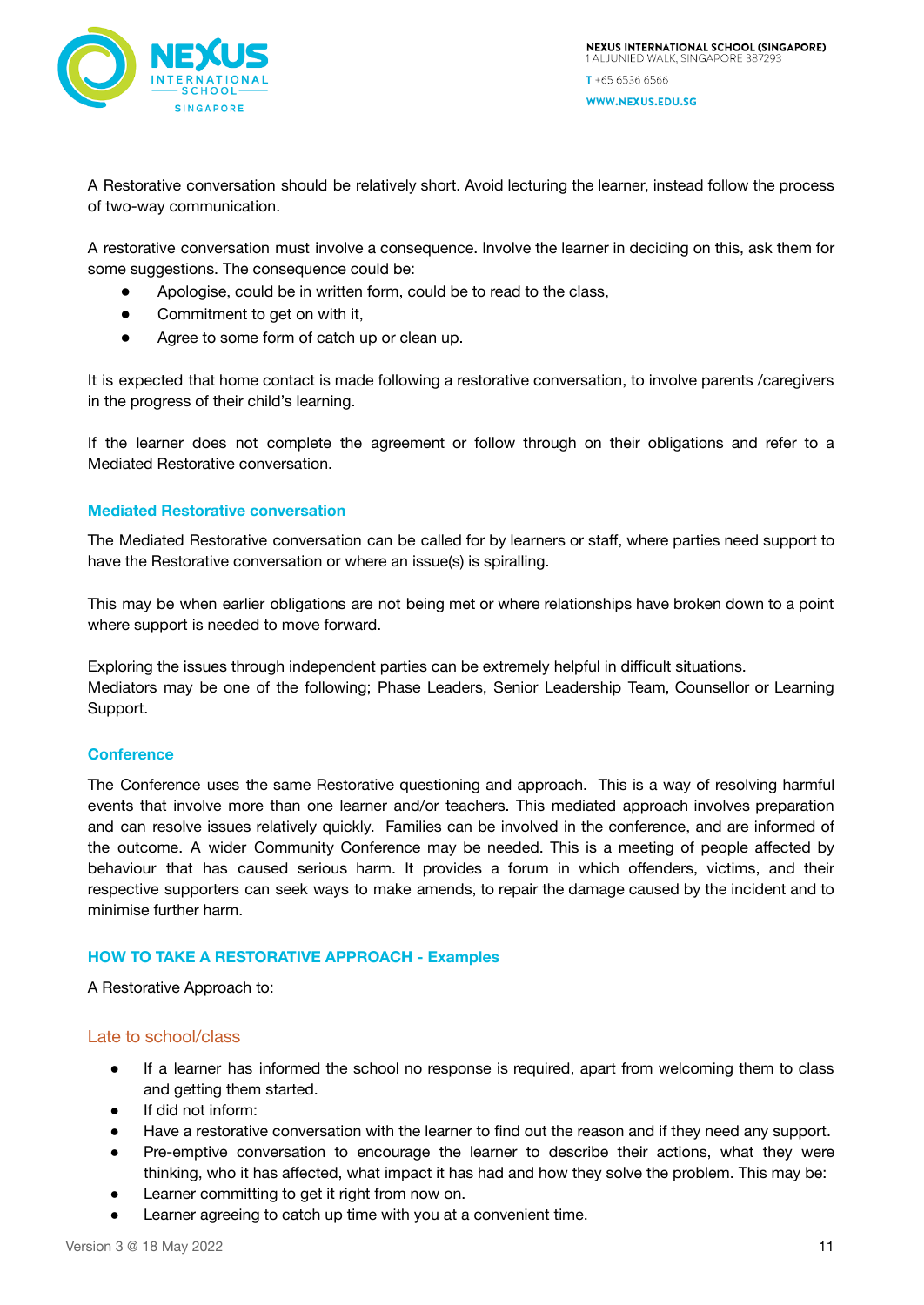

- A consequence or task if they don't come to school/class on time next time.
- If the learner does not complete your catch up time OR continues to arrive late after carrying out the agreed consequence, email to involve Parents and Guardian in the process. Should the lateness continue after this contact has been made and consequences not supported change then refer to the Phase Leader.

## Inappropriate Language

- As part of your essential agreement, co-construct with learners at the start of the year the expectations. ie. We communicate in a positive manner.
- In both public and private environments, we learn to respect these spaces.
- Use relaxed vigilance strategies: If no significant harm has been caused.
- Firm reminder to the learner
- Pre-emptive conversation if behaviour continues. This may occur again at the beginning of the next lesson as a reminder to a consistent transgressor. Obligations could involve:
- Learner apologises and commits to improve
- Apology to affected person(s) if applicable
- If the learner continues to use inappropriate language after carrying out the agreed consequence, have a Restorative conversation or refer on to Mediated Restorative conversation.

## Unexplained Absences

The main priority with unexplained absence is to establish a relationship between tutor/homeroom teacher and learner, which works on honesty and trust. Use Restorative Conversations to discuss "What the problem is" and what can be put into place to help fix this.

Unexplained Absences:

- Discussion with the learner to establish reasons for absence.
- Parent/guardian to be contacted by Learner Services, and if necessary the Year Leader liases towards finding a solution. An actual conversation is more effective than written communication. However, if contact cannot be made, then an email should be sent.
- Year Leader and learner to discuss strategies for moving ahead. Obligations may include; creating a 'catch-up' time, this may involve classroom teachers, this could be self-directed, a written assignment.

Continued Absence:

- Further home contact Year Leader to arrange a meeting involving learner, tutor/homeroom teacher and parents/guardians to discuss issues.
- Phase Leader informed of outcome.
- Situations with ongoing absence passed on to the Deputy/Head of School.

## Continual Disruption or Disengagement

- Use relaxed vigilance strategies:
- Eye contact
- Stand beside
- Quiet encouragement to settle
- Use slightly less relaxed vigilance strategies:
- Move in and speak quietly to the learner (bring yourself to their physical level) and give calm but clear reminders/redirection.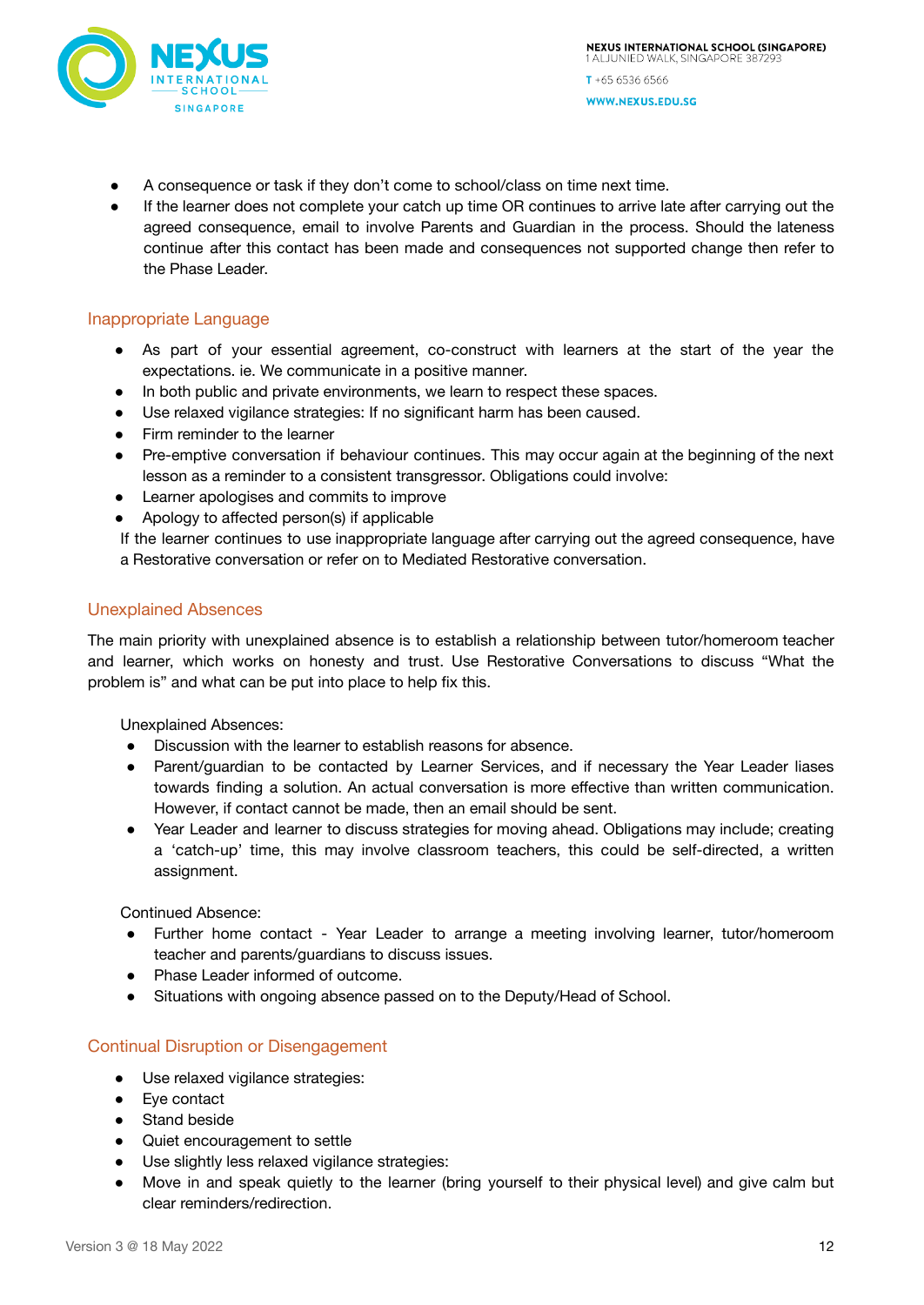

- Pre-emptive conversation (following up on previous conversation if required).
- Next level conversation 'What can be done to get your learning back on track?'
- If disruption continues after reminders/redirections, and there has been support to change behaviour, then advise Phase leader of the situation but send learner to a quiet space to give time to calm down (you and learner).
- Learner returns to class or at arranged time Restorative conversation when teacher and learner have had time to reflect. Go through Essential Agreements with the learner and once actions have been discussed, the impact they have had, agree on strategies to move forward. These may include:
- Agreeing to stop, apologising and returning to class
- Making up time
- Completing work and returning by...
- Changing position in class
- Contract (co constructed) with outcomes including checking in after a given number of days (depending on the age of the learners).

Contact parents/guardians and enter the outcome of your Restorative conversation and the details of the home contact on Engage Daybook (Secondary) or Engagement Tracker (Primary). If the agreed upon strategies are not met OR, disruption/disengagement continues, have a further restorative conversation to reinforce expectations. If there is still no change in spite of this support or other interventions are needed refer to Phase Leader for a Mediated Restorative conversation and a meeting with parents and learner.

## Disorganisation/No Equipment

- Tutor (or Homeroom) teachers to check in with individuals who need support and strategies around equipment/stationary issues, at Tutor/Homeroom time.
- Have clear expectations of what learners need to bring.
- Store equipment and books in class where appropriate.
- What we do is : For basic equipment, give the learner this if available, and discuss during the period. Getting them started and engaged is the priority. Having replacement equipment/books in class and exchanging for collateral is a possible strategy.
- Use slightly less relaxed vigilance strategies.
- Contact home
- Meeting with tutors/form teachers
- Pre-emptive conversation. Once the learner has described their actions, who they are affecting, discuss how to solve the problem. This may be:
- Agreeing to meet expectations and getting it right from now on.
- Catch up time to complete work or other agreed consequence.

If the learner does not complete your catch up time or complete the work as agreed OR continues to not bring equipment after carrying out the agreed consequence, have a restorative conversation or refer onto a Mediated Restorative conversation.

# Non-Completion of Home Learning

- At the start of the year, co-construct with learners the essential agreement in relation to frequency, amount and consequences. Display these in the learning space and communicate with parents.
- Strategies to support learners:
- Regular reminders as deadlines approach through the hub
- Consistent routines in setting homework supported by the hub.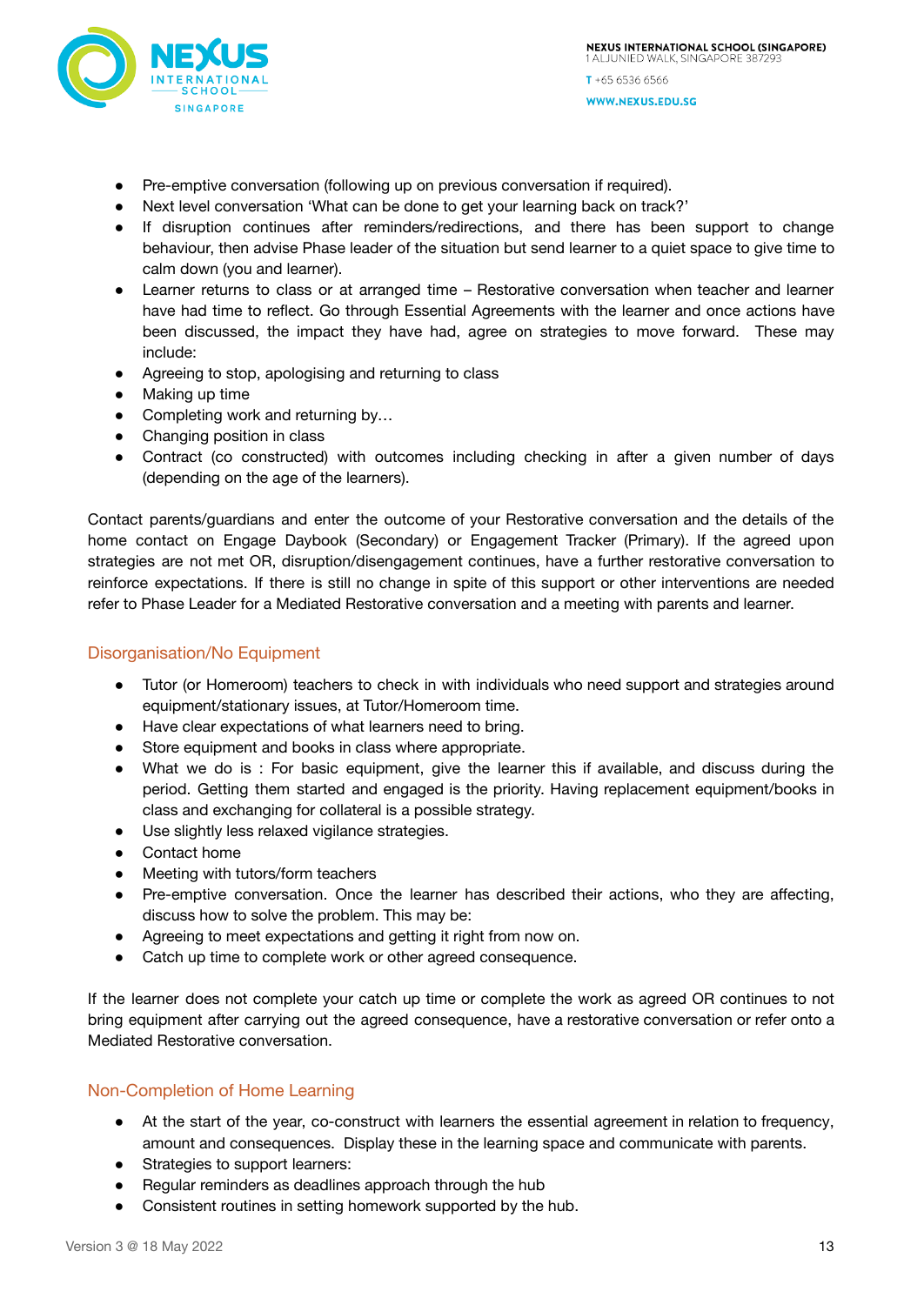

WWW.NEXUS.EDU.SG

- Time in class to clearly explain home learning.
- Ensure learners know where to get support if required.
- Consistently collect on the due date and give feedback as soon as possible.
- Other strategies to support whole class:
- Contact home if additional information needed
- If large group issue, involve Subject Leaders/ Learning Area Leader
- Involve or Phase Leader (who may involve Head of School)
- Pre-emptive conversation Once learner has described their actions, who they affected discuss how to solve the problem

This may be:

- Agreeing to meet expectations and getting it right from now on
- Taking responsibility and initiate an agreed extension
- Catch up time to complete work which could be during lunch

If the learner does not complete a catch up time or complete the work as agreed OR continues to not complete home learning after carrying out the agreed consequence, have a restorative conversation with agreed consequences and seek support if a restorative conference is required.

## Uniform

- Teachers check that the learner's uniform is ready for the day. When necessary they will discuss with the learner as to what stopped the learner wearing the correct uniform.
- Learners will be asked to change into the correct uniform items if these are available.
- Use questions such as:
- "What is the school expectation on uniform?"
- "Can you put the hoodie in your bag? Thanks, or I can look after it for you?"
- "You are responsible for keeping it there, if I see it again you know I will have to look after it for you don't you?"
- Non-compliance needs to be referred to Phase Leader if it occurs on a daily basis.
- If learners are repeatedly speaking to the Phase Leader about uniform requests, it will be useful to inform the parents to seek their support. A restorative conversation may be useful to put in place a plan for the learner.

## Technology Use

- Have clear expectations of the learner, co-construct with class at the start of the year (includes sharing guidelines at the beginning of the year).
- As you greet the learner at the start of the lesson, a quiet reminder of the agreed expectations may be required around removal of hats and cellphones.
- Avoid confrontations in front of the class and create 'lose lose' situations (encourage to put devices away).
- Through a pre-emptive conversation, ask learners to do above or hand to the teacher for the period.
- If learner fails to oblige, refer learner to SL or LAL or PL (primary), for a later mediated restorative conversation (which includes revisiting the technology essential agreement).
- If there is continued disregard for the technology essential agreement, refer to PL and then SLT.

## Physical Fighting in the Primary/Secondary School

● Ascertain if the fighting is 'real' or 'play fighting'.